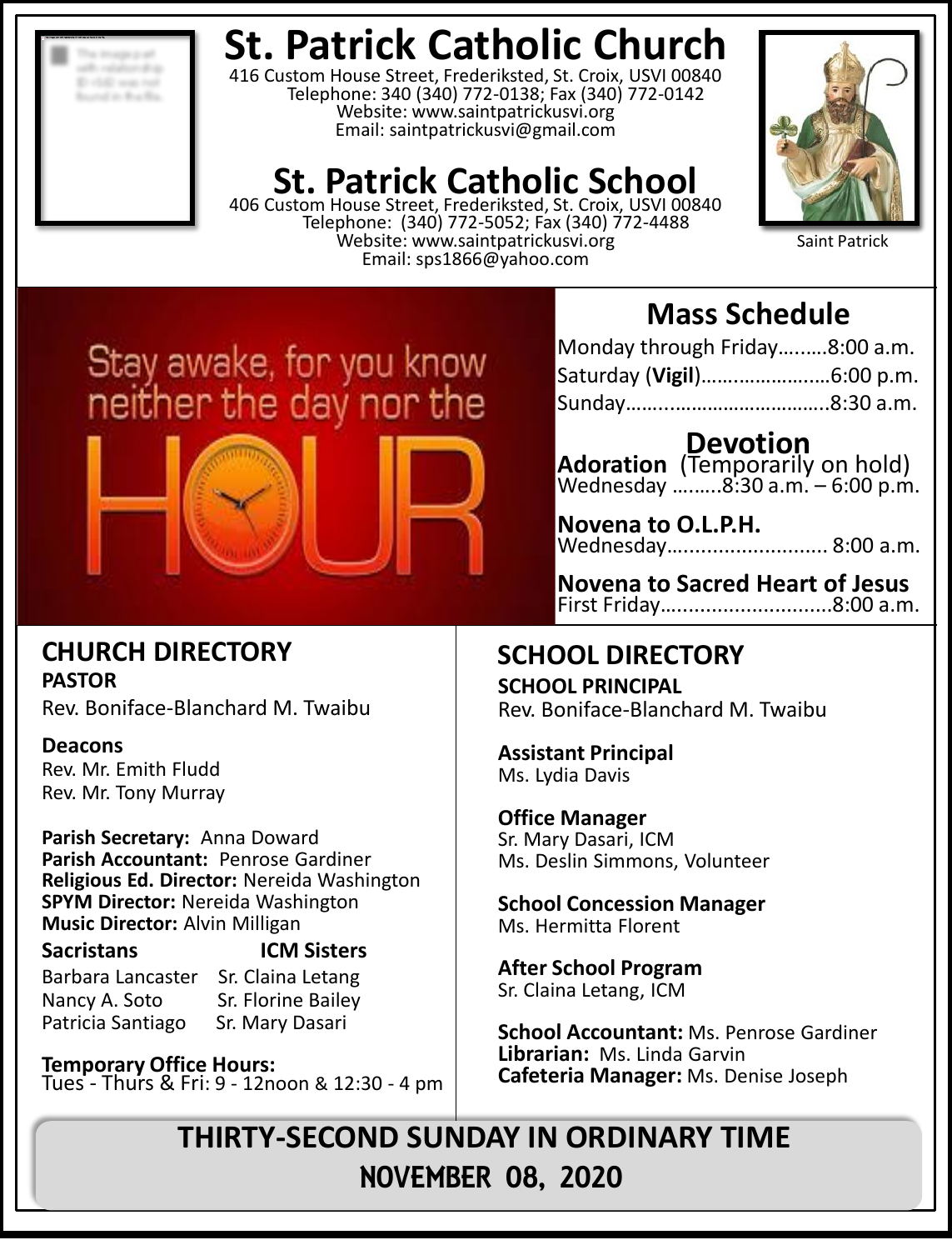## **THIRTY-SECOND SUNDAY IN ORDINARY TIME NOVEMBER 08, 2020**

### **MASS INTENTIONS**

**SATURDAY, November 07 6:00PM.** + George Suarez, In loving Memory

**SUNDAY, November 08**  8:30AM. - Yolander Deterville, Birthday Bles - Jeanine Sandy, Birthday Blessings

**MONDAY, November 09 8:00A.M. - Forrest O. Sackey, Birthday Bless** 

**TUESDAY**, **November 10**  8:00A.M. + Providencia & Vincente Velasqu

**WEDNESDAY, November 11** 8:00A.M. + Andre J. Duval, Repose of Soul/D

**THURSDAY, November 12** 8:00A.M. - Tashieka L. John, Birthday Blessir

**FRIDAY, November 13** 8:00A.M. + Hamilton Tuitt, Repose of Soul/J

**SATURDAY, November 14 6:00 P.M.** + Ulyses Henry Howell, Repose of

#### **SCRIPTURE READINGS OF THE WEEK**

| //Family                            | <b>SUNDAY:</b>                       | Wis 6:12-16              |
|-------------------------------------|--------------------------------------|--------------------------|
|                                     |                                      | 1Thes 4:13-18 or 4:13-14 |
|                                     |                                      | Mt 25:1-13               |
| sings/Family                        |                                      |                          |
| S/Janet DeGannes                    | <b>MONDAY:</b>                       | Ez 47:1-2,8-9,12         |
|                                     | <b>The Dedication of the</b>         | 1Cor 3:9-11,16-17        |
|                                     | Lateran Basilica                     | Jn 2:13-22               |
| ings & Good Health/                 |                                      |                          |
| Family                              | <b>TUESDAY:</b>                      | Ti 2:1-8,11-14           |
|                                     | <b>Saint Leo the Great, Pope</b>     | Lk 17:7-10               |
| ez, Repose of Soul/<br>Maria Mulero | and Doctor of the Church             |                          |
|                                     | <b>WEDNESDAY:</b>                    | $Ti 3:1-7$               |
| Juval family                        | <b>Saint Martin of Tours, Bishop</b> | Lk 17:11-19              |
|                                     | <b>THURSDAY:</b>                     | Phim 7-20                |
| ngs & Good Health/<br>Family        | Saint Josaphat, Bishop & Martyr      | Lk 17:20-25              |
| eanne Garcia                        | <b>FRIDAY:</b>                       | $2Jn$ 4-9                |
|                                     | USA Saint Francis Xavier Cabrini,    | Lk 17:26-37              |
|                                     | <b>Virgin</b>                        |                          |
| Soul/Family                         | <b>SATURDAY:</b>                     | $3Jn5-8$                 |
|                                     |                                      | Lk 18:1-8                |

### *PRAY FOR THE SICK & SHUT-INS*

*Please pray that they may find comfort and healing in Christ.*

Steve Alexander, Olivia Anger, Nicholas Andrew, Marilyn Bailey, Eric Belcher, George Bondieumaitre, Debra Bruce, Virginia Burke, Fred Calvillo, William Carino, Ninon Gussman Carr, Norma Carillo, Paulette Christopher, Victorino Cruz, Daphne Davis, Matthew Donelley, Anna D'Souza, Norma Dyer, Harold Fisher, Sr., Leona Garvey, Kimberly Fludd,, Elsie Galloway, Johnetta Goodloe, Sarah Gordon, Dr. Amy Hardin, Anselmo Heyliger, Enis Hilaire, Urla Isaac, Lidia Jiminez, , Eleanor Johnson, Alma John, Ann Joseph, Electra Joseph, Rose Joseph, Edwin Josiah, Jeannie Krigger, T'Agho Lopez, Chamarla Louis, Felina Artigo, Gwendolyn Lucas, Kathleen Smith-Maccow, Marla Matthew, Carlos Matus, Luz Melendez, Beverly Nesbitt, Bevon Nicholas, Marilyn Nicks, Ann Parris, Fr. Simon Peter, Geralda Pickering, Michelle Gibbs Riviere, Carmen Russell, Henrietta Sandy, Jose Manuel Santana, Gwen Skeoch, Aurea Stamatakis, Martha Lena St. Juste, Eric Thomas, Juan Valentin, Cletina Tuitt, Vincent Urgent, Inez Walker, Deacon Oliver Washington, Ann Weikel, Inez Williams, Simeon Williams, Curtis Williams, Joseph Wilson, Ingerborg Mc Intosh, William Lang, Anita Pulpul & Kemit Lewis, Noel Lercana & Bertille Samuel, Lewis Eugene, & Vilma C. Johnson, Fanny Andrews Clarke. Kesha Tatum.

*(Please call the Church Office to add or remove names to/from this list Church)*

#### **MASS ATTENDANCE – OCT 31/NOV 01/02, 2020**

**Saturday** at 6:00pm Holy Mass 54**/Sunday** at 8:30am Holy Mass 58/Monday at 8:00am 27 Total 139

#### **………………………………………………………………………………………………………………………… Preserve the Past Campaign in Progress**

Our Church restoration project is in progress and your contribution is still welcome. Please call the church office or contact a minister of hospitality for the contribution envelope.

#### **SECOND COLLECTION FOR THE MONTH OF NOVEMBER 2020**

| School SupportOct. 31- Nov 01     |  |  |
|-----------------------------------|--|--|
| Church RestorationNov. 07-08      |  |  |
| Human DevelopmentNov. 14-15       |  |  |
| Catholic CommunicationsNov. 21-22 |  |  |
|                                   |  |  |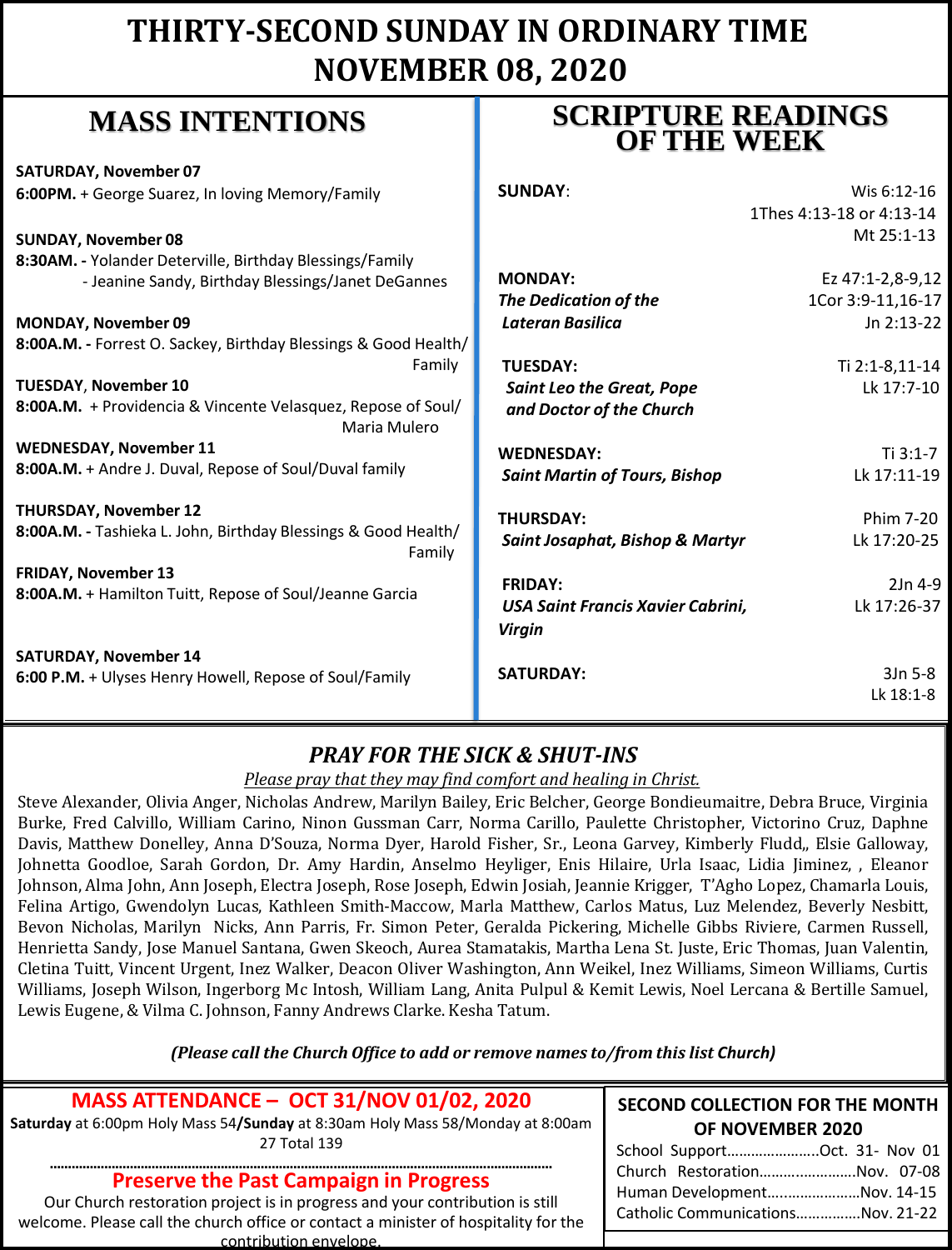## Announcements

#### **Gearing toward celebrating Christmas in our main Church**

As we are gearing toward finishing the restoration of the interior of the church and the eagerness to celebrate the solemnity of the Nativity of our Lord Jesus in our main church building, we wanted to share with you few items we urgently need to make this happen. Please feel free to claim any of the following items for your sponsorship by calling the church office or by submitting your confirmation information to a minister of Hospitality. Please note, if the item is in stock, delivery takes 3 to 4 weeks upon confirmation of the order. We are about 7 weeks away from Christmas. Following prices are for the item only. Shipping and handling are not included.

#### **Sanctuary Furnitures**

**1 Celebrant chair YC984: \$299.95 9 Side chairs YD984: \$249.95 each**

#### **High Altar**

**4 Tall altar candle sticks B4169: \$249.95 each 4 Candle burners with glass shield G6263: \$24.95\$ each Main Altar**

**2 candle sticks B4170: \$129.95 each**

**1 Altar Crucifix B4172: \$199.95**

**2 Candle burners with glass shield G6263: \$24.95\$ each Set of 4 Altar linens G1920: \$299.80 Pascal Candle Stick B4171: \$499.95**

#### **Side Altar**

**2 Side Altar candle sticks WC857: \$129.95 each 2 Sets of 4 Altar linens G1920: \$299.80 each Devotionals**

**4 votive stands F3667: \$249.95 each**

**2 Donation Box F3328: \$49.95 each**

**1 Wall bell G4526: \$119.95**

**100 Aluminum Votive Holders DS009-10-11-12: \$1.95 each Miscellaneous**

**5 buckets of 5 gallons of paint Behr**

**Land Scaping (backhoe rental)**

**4 Tensabarrier No 79-5212: \$185.00 each**

**40 Book racks No 89-2633: \$10.95 each**

**Papal flag complete set No. 93-7202: \$175.00**

**US flag complete set 93-6902: \$154.00**

**Volunteering your time (Clean the church, paint louvers…) Next Weekend Readers – November 14 & 15**

6:00 PM Holy Mass – Deslin Simmons

8:30 AM Holy Mass – Hyacinthe Clarke

**As we pray for God's protection and an end to the Covid 19. Let us continue to ponder and meditate upon this Kind and Prayerful Reminder From Cardinal Robert Sarah**

As soon as circumstances permit however, it is necessary and urgent to return to the normality of Christian life, which has the church building as its home and the celebration of the liturgy, especially the Eucharist.

**Bulletin announcements must be submitted to the Church Office by Wednesday at noon**

## Parish Information

#### **Sacrament of Baptism**

Fourth Sunday of each month. Please register your children at the Church Office. Present a copy of the child(ren) birth certificate(s). Classes for parents & godparents are on the  $1^{st}$ ,  $2^{nd}$  and  $3^{rd}$  Tuesday from 6:00 p.m. until 7:00 p.m. each month.

#### **Sacrament of Marriage**

Please make arrangements with parish priest 6 months before your wedding.

#### **Confraternity of Christian Doctrine (CCD) Classes**

Classes are held every Sunday during the school year and begin with attendance and instruction in the classroom at 8:30 a.m. followed by Mass at 10:00 a.m.

#### **Rite of Christian Initiation of Adults (RCIA) Classes**

RCIA is the journey of faith by which interested persons become members of the Roman Catholic Church. The program instructs adults to enter into full communion with the Catholic Church through Baptism and/or Confirmation and Holy Communion. To register, please call the church office at (340) 772-0138.

#### **Sacrament of Penance**

Confession is the sacrament that allows us to admit our faults and develop humility, but the most profound part is we get to experience Christ's gift of mercy. Weekdays……………….…………….... 15 min. before Holy Mass Weekends………………………………. 30 min. before Holy Mass

#### **Funerals**

All funeral services begin at 10:30 a.m. Viewings at 9:30 am. No funerals are held on weekends. Arrangements must be made with the Church before funeral arrangements with the funeral home.

#### **Sacrament of the Anointing of the Sick**

Please call the rectory at (340) 772-0138 whenever a family member or friend is seriously ill or hospitalized.

#### **Parish Registration**

Parishioners who are 18 years and older are invited to register at the Church Office as well as become active and contributing members. We would like to maintain an upto-date listing of all St. Patrick parishioners. Registration also helps in providing quick services for the request and proof of miscellaneous church letters for individuals, Baptism, Confirmation, etc.